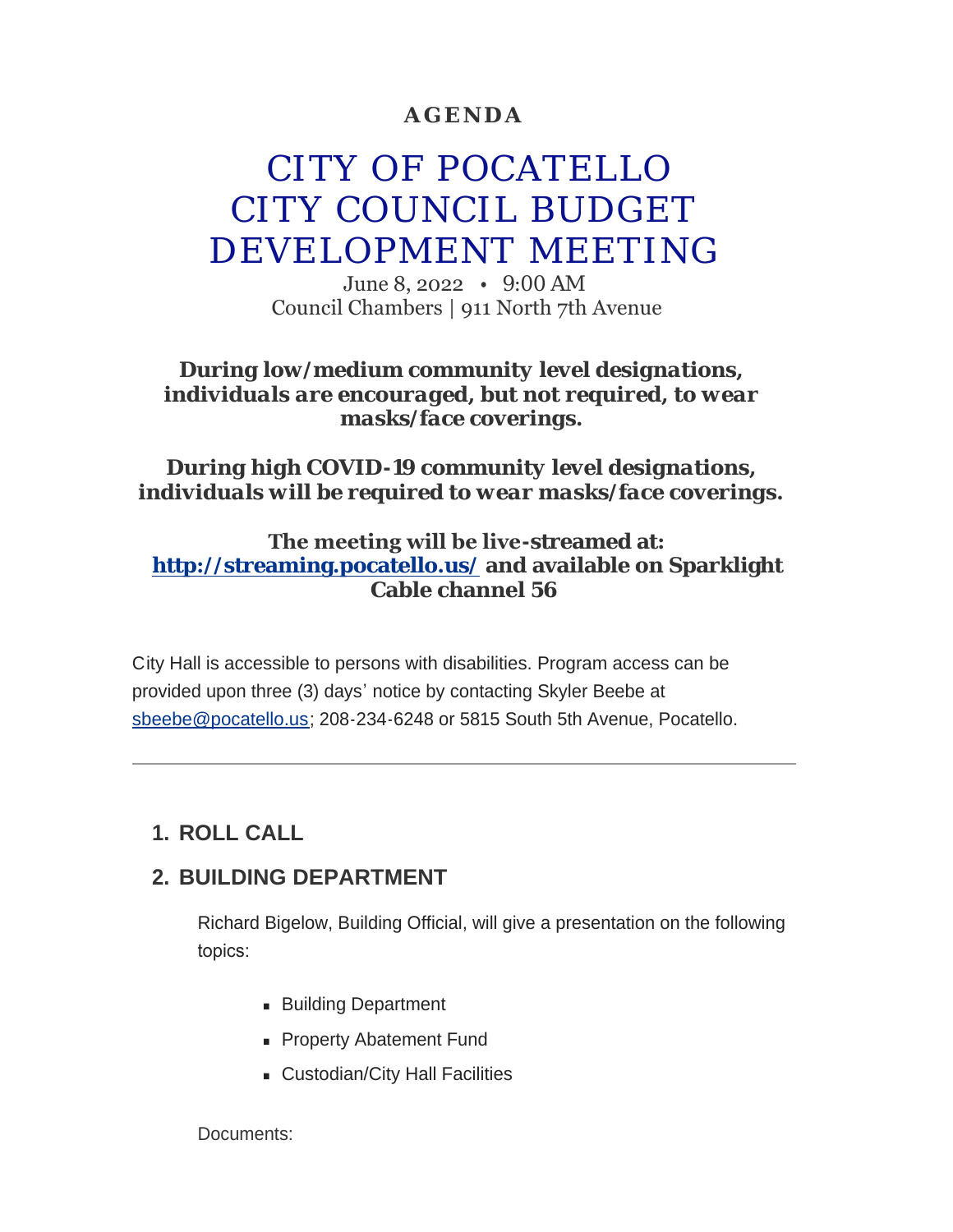#### **[AGENDA-ITEM-2.PDF](https://www.pocatello.us/AgendaCenter/ViewFile/Item/3420?fileID=10858)**

## **FIRE DEPARTMENT 3.**

Ryan O'Hearn, Fire Chief, will give a presentation.

Documents:

#### **[AGENDA-ITEM-3-4.PDF](https://www.pocatello.us/AgendaCenter/ViewFile/Item/3421?fileID=10859)**

## **AMBULANCE FUND 4.**

Ryan O'Hearn, Fire Chief, will give a presentation.

Documents:

#### **[AGENDA-ITEM-3-4.PDF](https://www.pocatello.us/AgendaCenter/ViewFile/Item/3422?fileID=10860)**

## **CAPITAL CONTINGENCY FUND 078 5.**

Anne Nichols, Administrative Services Manager, will give a presentation.

Documents:

#### **[AGENDA-ITEM-5.PDF](https://www.pocatello.us/AgendaCenter/ViewFile/Item/3423?fileID=10861)**

# **SALARY AND PAY SCALE DISCUSSION 6.**

Heather Buchanan, Human Resources Director, will give presentations on the following topics:

- **u** Union CBA Costs
- <sup>n</sup> Fiscal Year 2023 Compensation **(ACTION ITEM)**
	- **A)** Police Management Pay Scale (ACTION ITEM)
	- <sup>n</sup> B) Fire Management Pay Scale **(ACTION ITEM)**
	- <sup>n</sup> C) General Employee Pay Scale **(ACTION ITEM)**
	- D) Variable Pay Scale (ACTION ITEM)
	- <sup>n</sup> E) Seasonal Pay Scale **(ACTION ITEM)**

Documents:

**[AGENDA-ITEM-6.PDF](https://www.pocatello.us/AgendaCenter/ViewFile/Item/3424?fileID=10866)**